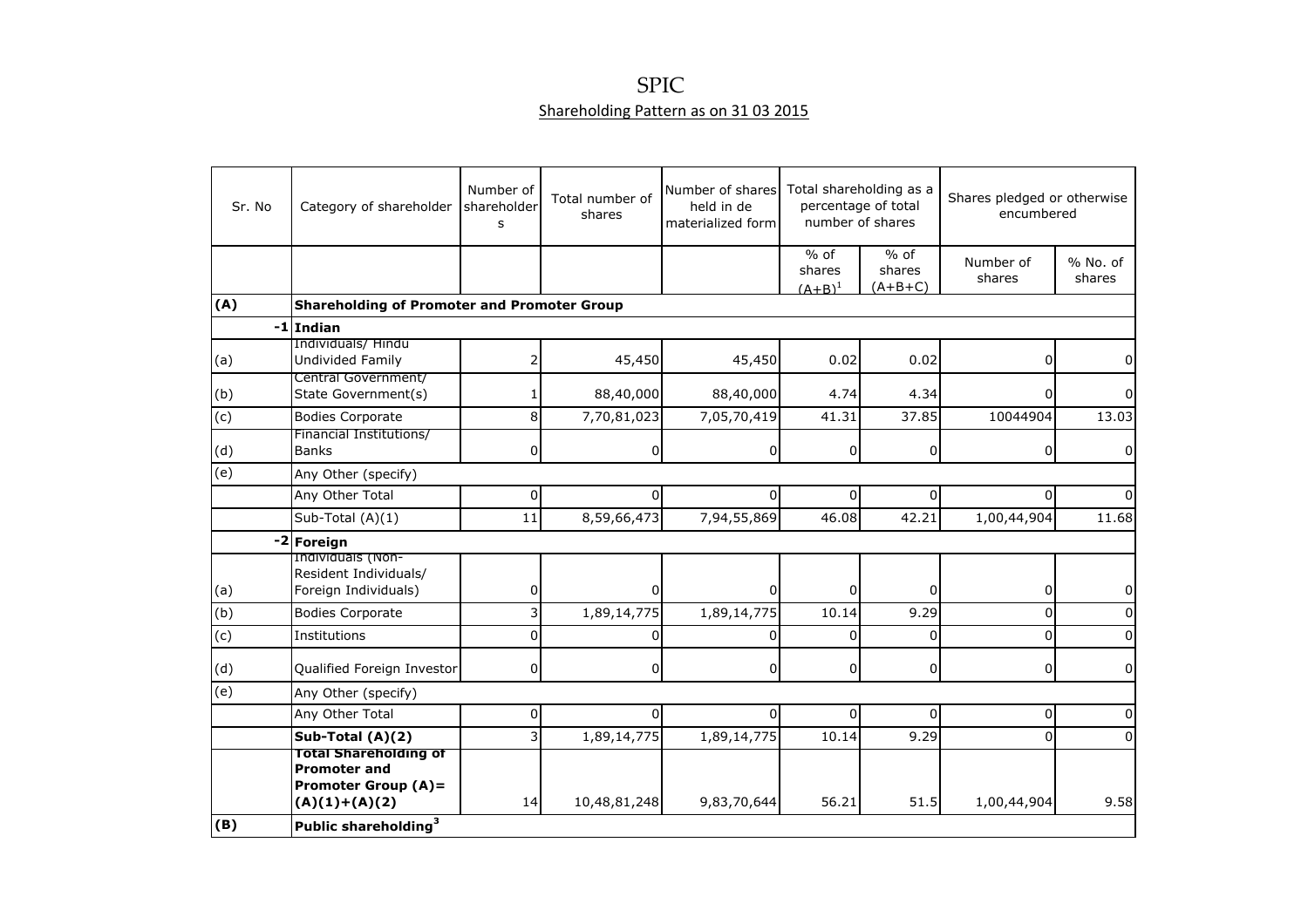|                | -1 Institutions                                                                        |                |                |                |          |                |                |           |
|----------------|----------------------------------------------------------------------------------------|----------------|----------------|----------------|----------|----------------|----------------|-----------|
| (a)            | Mutual Funds/ UTI                                                                      | 13             | 38,095         | 25,795         | 0.02     | 0.02           | $\Omega$       |           |
| (b)            | Financial Institutions/<br><b>Banks</b>                                                | 26             | 47,31,586      | 47,16,661      | 2.54     | 2.32           | 0              |           |
| (c)            | Central Government/<br>State Government(s)                                             | 0              | 0              | 0              | $\Omega$ | $\overline{0}$ | 0              | 0         |
| $\overline{d}$ | Venture Capital Funds                                                                  | $\Omega$       | $\Omega$       | $\Omega$       | ΩI       | $\Omega$       | 0              | U         |
| (e)            | <b>Insurance Companies</b>                                                             | $\mathbf{1}$   | 3,04,220       | 3,04,220       | 0.16     | 0.15           | $\mathbf 0$    |           |
| (f)            | Foreign Institutional<br>Investors                                                     | 12             | 3,59,563       | 3,51,413       | 0.19     | 0.18           | 0              | 0         |
| (g)            | Foreign Venture Capital<br>Investors                                                   | 0              |                | 0              | 0        | $\overline{0}$ | 0              | 0         |
| (h)            | Qualified Foreign Investor                                                             | $\mathbf 0$    | $\overline{0}$ | $\overline{0}$ | 0        | $\overline{0}$ | $\overline{0}$ | 0         |
| (i)            | Any Other (specify)                                                                    |                |                |                |          |                |                |           |
|                | Any Other Total                                                                        | 0              |                | 0              | 0l       | $\Omega$       | 0              |           |
|                | Sub-Total (B)(1)                                                                       | 52             | 54,33,464      | 53,98,089      | 2.91     | 2.67           | $\mathbf 0$    |           |
|                | $-2$<br><b>Non-institutions</b>                                                        |                |                |                |          |                |                |           |
| (a)            | <b>Bodies Corporate</b>                                                                | 807            | 75,27,267      | 72,76,237      | 4.03     | 3.7            | $\overline{0}$ | $\Omega$  |
| (b)            | Individuals                                                                            |                |                |                |          |                |                |           |
| (i)            | Individual shareholders<br>holding nominal share<br>capital up to Rs. 1 lakh           | 67,693         | 2,90,65,677    | 2,48,35,483    | 15.58    | 14.27          | $\overline{0}$ | 0         |
| (i)            | Individual shareholders<br>holding nominal share<br>capital in excess of Rs. 1<br>lakh | 612            | 3,79,32,595    | 3,77,77,595    | 20.33    | 18.63          | 0              |           |
| (c)            | Qualified Foreign Investor                                                             | 0              | 0              | 0              | 0        | $\overline{0}$ | 0              | $\Omega$  |
| (d)            | Any Other (specify)                                                                    |                |                |                |          |                |                |           |
|                | <b>Trusts</b>                                                                          |                | 17000          | 17000          | 0.01     | 0.01           | <b>NA</b>      | <b>NA</b> |
|                | <b>OCBS</b>                                                                            | $\overline{2}$ | 39800          | 39150          | 0.02     | 0.02           | <b>NA</b>      | <b>NA</b> |
|                | <b>NRIS</b>                                                                            | 428            | 1543914        | 1530968        | 0.83     | 0.76           | <b>NA</b>      | <b>NA</b> |
|                | <b>Clearing Members</b>                                                                | 44             | 132571         | 132571         | 0.07     | 0.07           | <b>NA</b>      | <b>NA</b> |
|                | Any Other Total                                                                        | 475            | 17,33,285      | 17,19,689      | 0.93     | 0.85           | $\Omega$       | $\Omega$  |
|                | Sub-Total(B)(2)                                                                        | 69,587         | 7,62,58,824    | 7,16,09,004    | 40.87    | 37.45          | $\Omega$       | $\Omega$  |